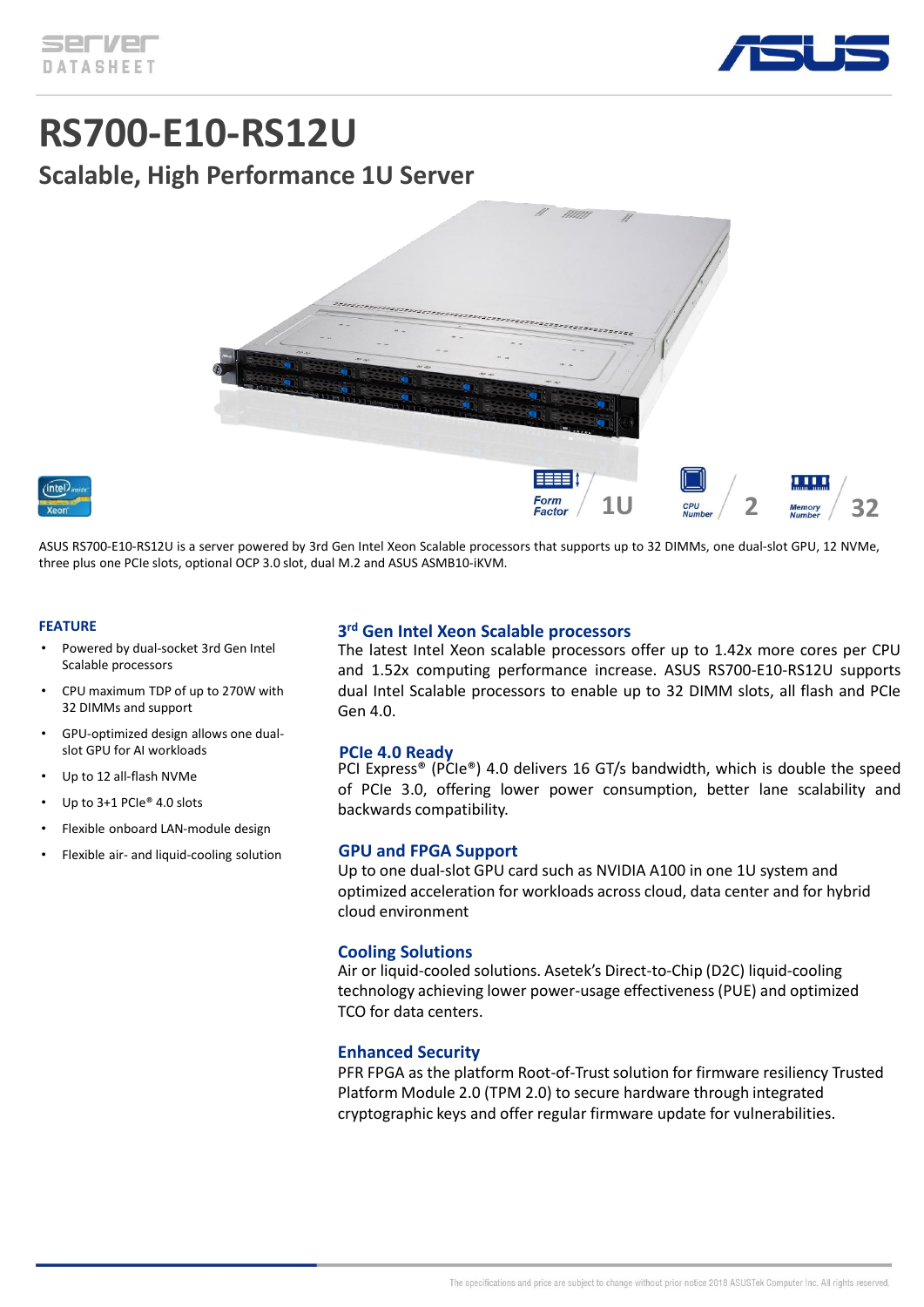

### **RS700-E10-RS12U**



## **SPECIFICATION**

| <b>Processor Support.</b>       |                                                                            | 2 x Socket P+ (LGA 4189)                                                                                                                                                                                                                                                                                                                                                                                                                                                                                                                             |
|---------------------------------|----------------------------------------------------------------------------|------------------------------------------------------------------------------------------------------------------------------------------------------------------------------------------------------------------------------------------------------------------------------------------------------------------------------------------------------------------------------------------------------------------------------------------------------------------------------------------------------------------------------------------------------|
|                                 |                                                                            | 3rd Gen Intel® Xeon® Scalable Processors Family(270w)<br>UPI (11.2 GT/s)                                                                                                                                                                                                                                                                                                                                                                                                                                                                             |
| <b>Core Logic</b>               |                                                                            | Intel <sup>®</sup> C621A Chipset                                                                                                                                                                                                                                                                                                                                                                                                                                                                                                                     |
| <b>Memory</b>                   | <b>Total Slots</b><br>Capacity<br><b>Memory Type</b><br><b>Memory Size</b> | 32 (8-channel per CPU, 16 DIMM per CPU)<br>Maximum up to 6TB<br>DDR4 3200/2933 RDIMM/LR-DIMM/LR-DIMM 3DS<br>*Refer to ASUS server AVL for the latest update<br>64GB, 32GB, 16GB, 8GB RDIMM<br>256GB, 128GB, 64GB RDIMM 3DS<br>128GB, 64GB LRDIMM<br>128GB LR-DIMM 3DS                                                                                                                                                                                                                                                                                |
|                                 |                                                                            | 512GB, 256GB, 128GB Intel® Optane™ DC persistent memory 200 Series (DCPMM)                                                                                                                                                                                                                                                                                                                                                                                                                                                                           |
| <b>Expansion Slots</b>          | <b>Total PCI-E/PIKE Slots</b><br><b>Slot Type</b>                          | $3+1$<br>1 x PCIe x16 slot(Gen4 x16 link), FH, HL (CPU1)<br>1 x PCIe x16 slot(Gen4 x16 link), FH, HL or OCP3.0 Mezzanine slot (CPU2)<br>1 x PCIe x16 slot (Gen4 x16 link), LP (CPU2)<br>(if PCIe M.2 is in use, it will operate at x8 link)<br>Proprietary Slot: 1 x PCIe x8 slot (Gen4 x8 link), LP (Internal Slot for PIKE) (CPU1)                                                                                                                                                                                                                 |
| <b>Disk Controller</b>          | <b>SATA Controller</b>                                                     | Intel <sup>®</sup> PCH C621A<br>- Intel® RSTe: Support software RAID 0, 1, 10 & 5<br>- Intel® VROC: Support software RAID 0, 1, 10 & 5, 50                                                                                                                                                                                                                                                                                                                                                                                                           |
|                                 | <b>SAS Controller</b>                                                      | Optional kits:<br>ASUS PIKE II 3008 8-port SAS 12Gb/s HBA card<br>ASUS PIKE II 3108 8-port SAS HW 12Gb/s RAID card<br>Broadcom MegaRAID 9560-16i                                                                                                                                                                                                                                                                                                                                                                                                     |
| <b>Storage Bays</b>             | I = internal<br>A or S will be hot-swappable                               | Front bays<br>12 x 2.5" hot-swap bays (12 x NVMe/SAS*/SATA)<br>*SAS support only from SAS HBA/RAID card                                                                                                                                                                                                                                                                                                                                                                                                                                              |
| <b>Networking</b>               | <b>LAN</b>                                                                 | 2 x M.2 connector (NGFF 2280/2260. PCIe Gen4x4 link)(CPU2)<br>Optional<br>1 x Quad Port Intel I350-AM4 1G LAN Controller* or<br>1 x Dual Port Intel X710-AT2 Gigabit 10G LAN Controller<br>Default Management Port<br>* Only for non-GPU SKU                                                                                                                                                                                                                                                                                                         |
| <b>Graphic</b>                  | <b>VGA</b>                                                                 | Aspeed AST2600 64MB                                                                                                                                                                                                                                                                                                                                                                                                                                                                                                                                  |
| <b>Front I/O Ports</b>          |                                                                            | N/A                                                                                                                                                                                                                                                                                                                                                                                                                                                                                                                                                  |
| <b>Rear I/O Ports</b>           |                                                                            | 2 x USB 3.2 Gen1 ports<br>1 x VGA port<br>1 x RJ-45 Mgmt LAN port<br>4/2 x NIC ports*<br>* The number of NIC ports available depends on the LAN Controller card installed.                                                                                                                                                                                                                                                                                                                                                                           |
| Switch/LED<br><b>OS Support</b> |                                                                            | Front Switch/LED:<br>1 x Power Switch (w/ LED)<br>1 x Reset Switch<br>1 x Location Switch (w/ LED)<br>1 x HDD Access LED*<br>1 x Message LED, LAN 1/3 and 2/4 LED (on NIC module)**<br>* The HDD Access LED is only functional when an ASUS PIKE II card is installed and<br>connected.<br>** The number of LAN LEDs available depends on the LAN Controller card installed.<br>Rear Switch/LED:<br>1 x Port 80 LED (Q-Code)<br>1 x Power Switch w/ LED<br>1 x Location Switch w/ LED<br>Please find the latest OS support from http://www.asus.com/ |
|                                 |                                                                            |                                                                                                                                                                                                                                                                                                                                                                                                                                                                                                                                                      |